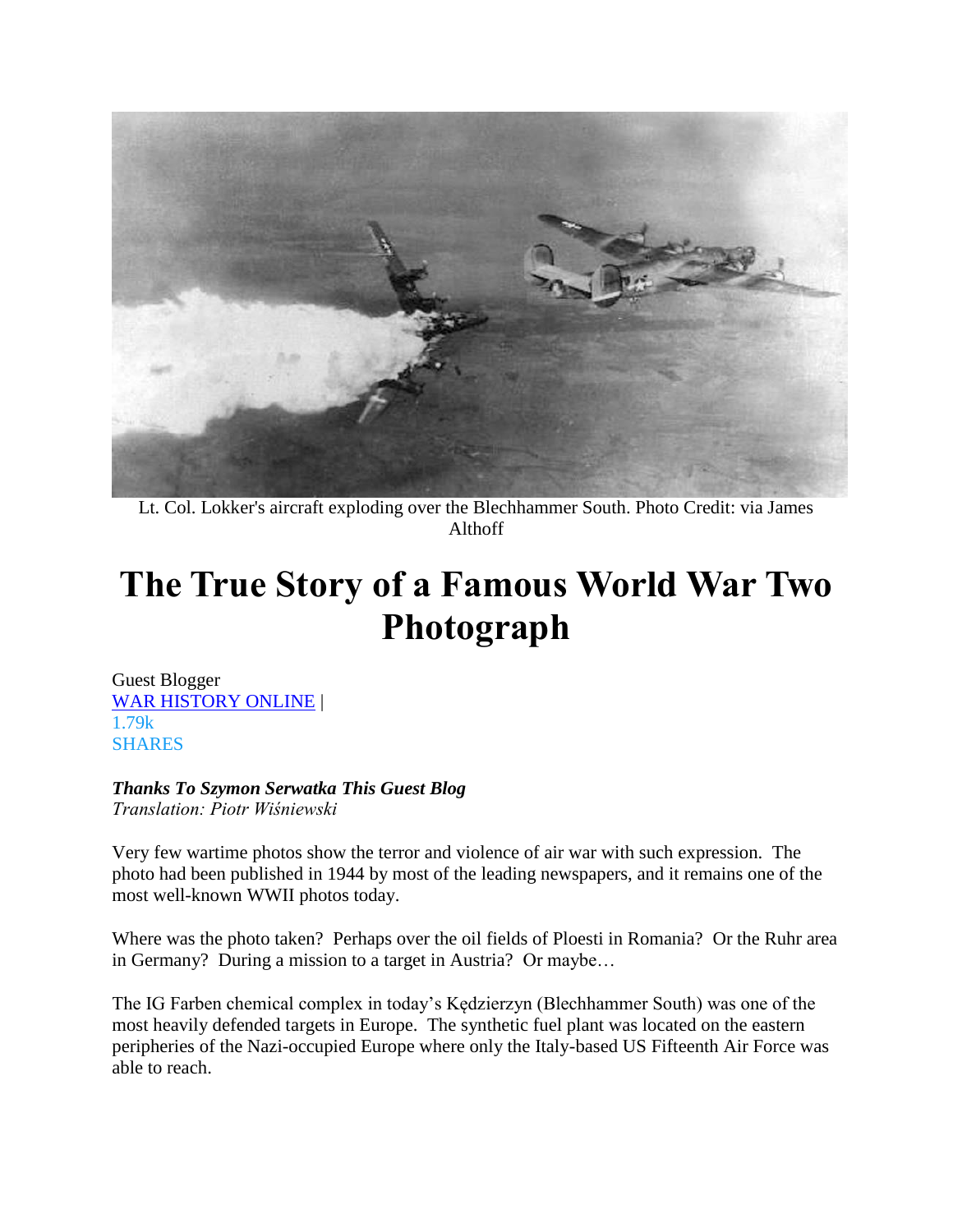American bombers raided that area many times in 1944 during the campaign aimed at destroying the Nazi oil industry. On November 20, 1944, over 400 heavy bombers, escorted by nearly 300 P-38 *"Lightning"* and P-51 "Mustangs," were dispatched to hit the industrial installations which escaped destruction during the previous missions. However, due to adverse weather, only a third of the bomber force reached the target area.

On that day, a B-24 marked "Blue I" carried more crew than usual. This was the lead aircraft not only for the Group but for the entire Bomb Wing. The *"Liberator's"* commander was Lt. Col Clarence *"Jack"* Lokker, also the commander of the 781<sup>st</sup> BS 465<sup>th</sup> BG.

His crew was: Capt. Milton Duckworth (co-pilot), Lt. Joseph Kutger (lead navigator for the BW), Lt. Joseph Whalen (radar operator), Lt. Robert Hockman (bombardier), Lt. Grosvenor Rice (nav), Sgt. James Bourne (waist gunner), Sgt. Jack Rabkin (top gunner), Sgt. Paul Flynn (tail gunner), Sgt. Edmund Miosky (radio) and Sgt. Lee Billings (engineer).



Lt. Col. Clarence Lokker at the control tower of the Pantanella Airfield in Italy. Photo: Frank Ambrose via James Althoff

The "Blue I" was in fact a tactical marking, not a given name. At the end of 1944 each of the Bomb Groups of the Fifteenth AF had been divided into "Red" and "Blue" forces. The latter ones, better equipped with electronics, were used for the long distance missions and for bombing without visual target identification.

Hence, the lead aircraft was marked the "Blue I". Also, the lead aircraft carried extra crew, usually the lead navigator and the lead bombardier for the entire Bomb Group or Wing. Lead ship's ball turret were removed and replaced with a BTO radar.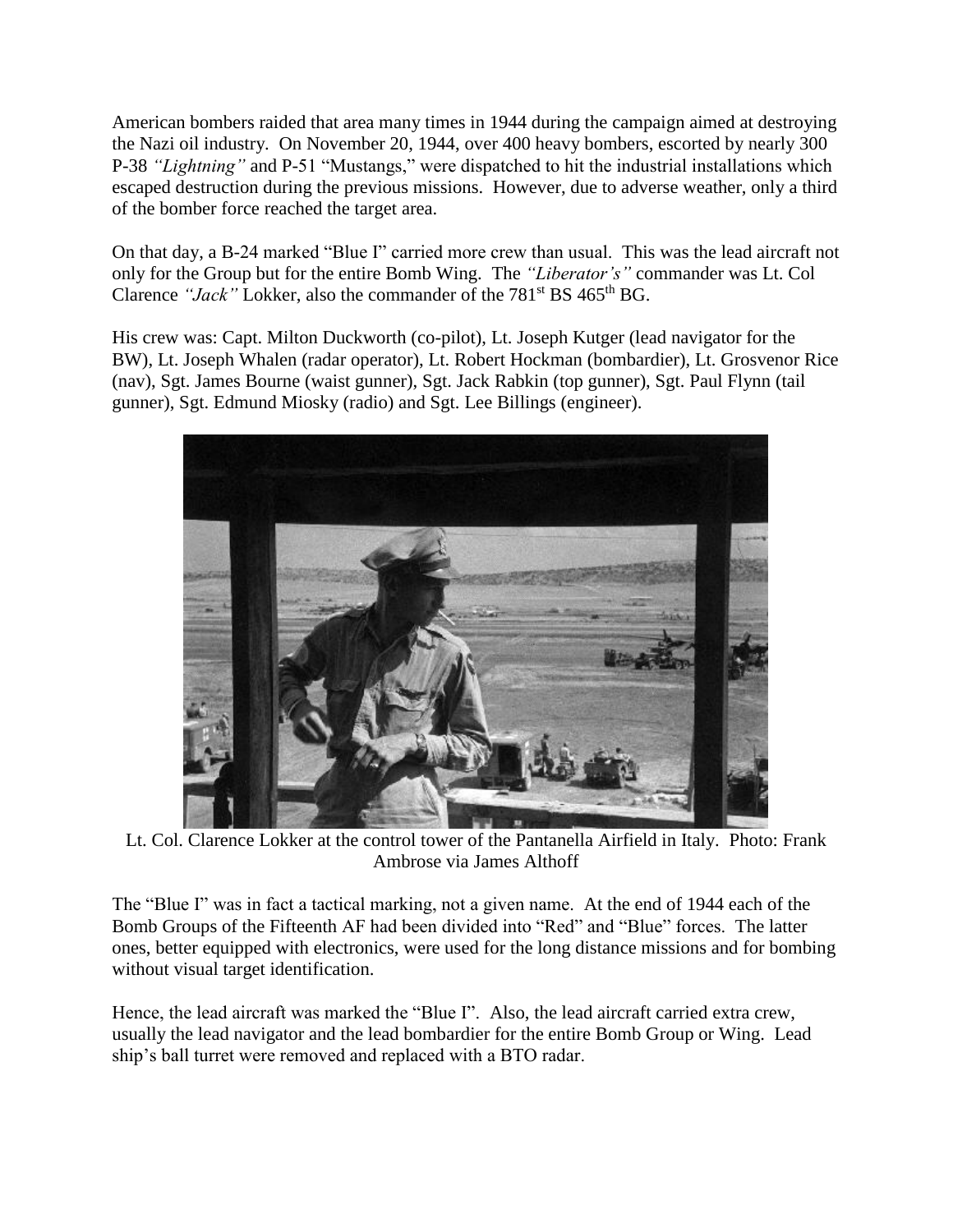On November 20, 1944, the 465<sup>th</sup> BG took off at 0742. The bomber formation formed up at 5000 feet and set up a course to the target at 0841. During the inbound leg, a heavy overcast had been observed, and it was not sure whether the primary target could be bombed. Already over the Initial Point (IP), it was decided that the formation could turn to bomb the secondary target.

A few moments later, the visibility started to improve and suddenly the target appeared down between the clouds. Since the entire formation was already bound for the secondary target, a 270-degree turn was ordered to return to the IP. Lt. Col. Lokker also decided to climb from 22000 feet to 23000 feet to avoid the large caliber flak. The message about the maneuver was passed to the 464<sup>th</sup> BG flying behind.

Suddenly things started to develop very quickly: just before the bomb run, Lt. Col. Lokker's plane received a direct hit between the no. 2 engine and the fuselage. Left wing started falling off, the aircraft rolled over, and the bomber immediately burst in flames. That very moment had been captured on the heading photo.

Sitting inside the "Liberator," just behind the pilot (rearwards to the flight direction), was Lt. Whalen. Next to him, facing the flight direction, was Kutger with his radios. Kutger knew that the plane was mortally wounded for through the waist window he noticed the wing falling off.

He knew also that all that was left was 2-3 seconds to leave the plane. He shouted to Whalen to abandon the ship, but Whalen was either wounded or killed, since Kutger saw no reaction in his eyes. Kutger grabbed chute with his right hand and jettisoned the bomb load with the left.

Right after that he jumped into the bomb bay, at the same time trying to put the chute on. He'd been falling through 20000 feet before he finally succeeded. He pulled the handle and after just a couple of swings under the fully opened chute he touched the ground. He was convinced that no one else made it from the bomber.

Lt. Col. Lokker quickly gave up attempts to save the bomber and left it through the top hatch. Rabkin, in the top turret, had just removed his seat and was leaving the ship when the plane suddenly tumbled and he fell back in. He hadn't made it before the plane exploded and most probably was killed in flames.

Duckworth tried to get out through a waist window, but failed when the plane started spinning. He crawled to the top hatch, grabbed the top turret's barrels and bailed out. When leaving the bomber, he noticed Hockman and Rice still in the nose of the falling plane.

Hockman managed to put the chute on and got out through the nose wheel bay. Rice had been navigating from the nose turret and got trapped without his chute.

Most probably, when the electric installation failed, he could not leave the turret and had no time to put a chute on. Bourne, Billings, and Miosky were in the rear, at the waist guns. Miosky was last seen standing over the escape hatch with his chute on.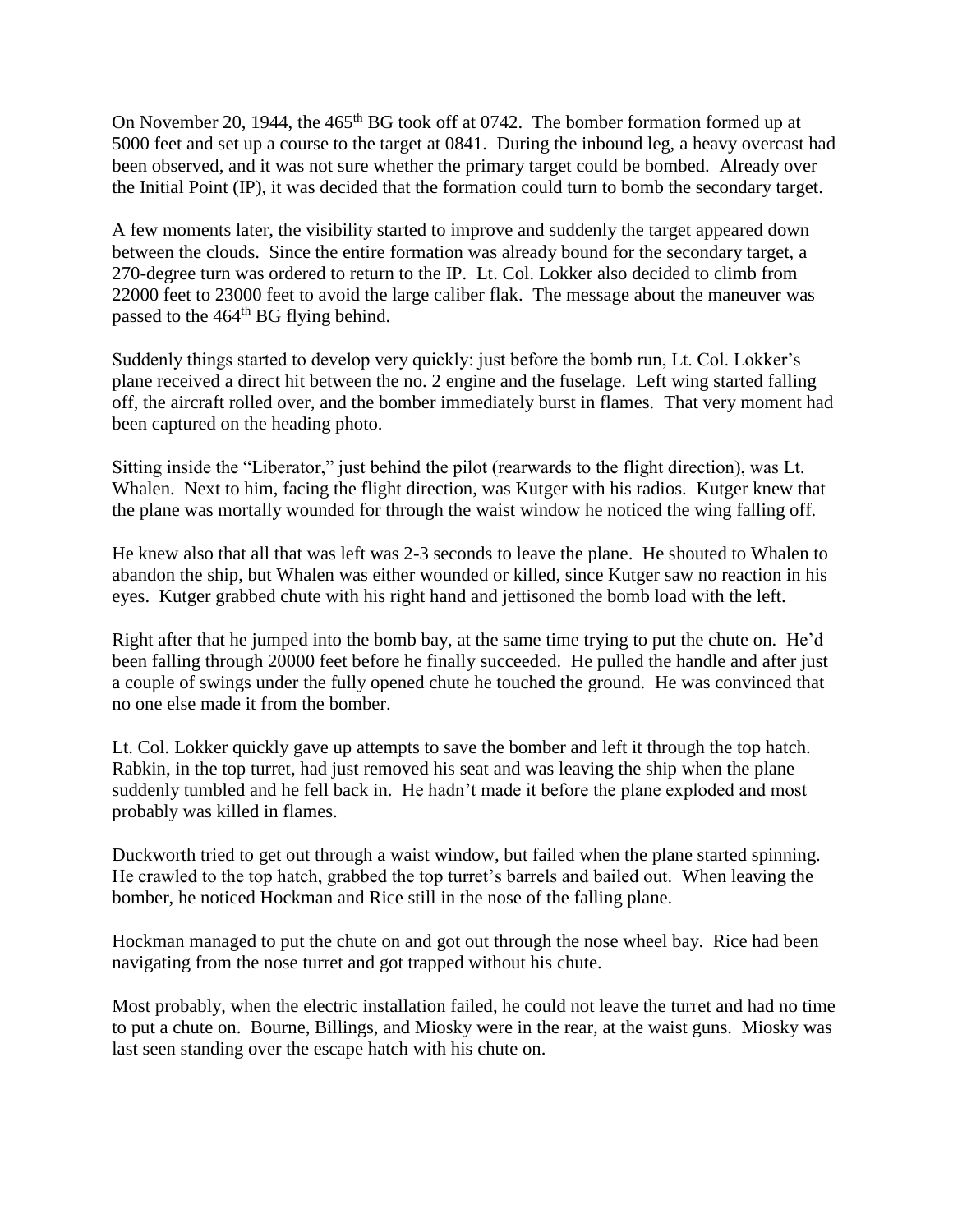The explosion of the aircraft had probably thrown him away from the hatch and he got trapped in the ball of fire.



A B-24 Liberator from the 464<sup>th</sup> Bomb Group

The same explosion threw Bourne and Billings out. They could not remember the moment they left the ship, but falling down they both managed to open their chutes and land safely. They both were severely burned and wounded. Bourne recalled that he was standing at the waist guns, trying to get to the tail gunner.

He couldn't do that because of flames. Next moment he could recall he was pressed against the top of the fuselage when the plane started tumbling. The subsequent explosion threw him clear, with a partly torn parachute and some ropes protruding from the pack.

At first, he tried to put them back in, but he could not remember when he pulled the handle. Somehow, he remained conscious, despite his severe burns. He lost an eye and broke a leg when landing.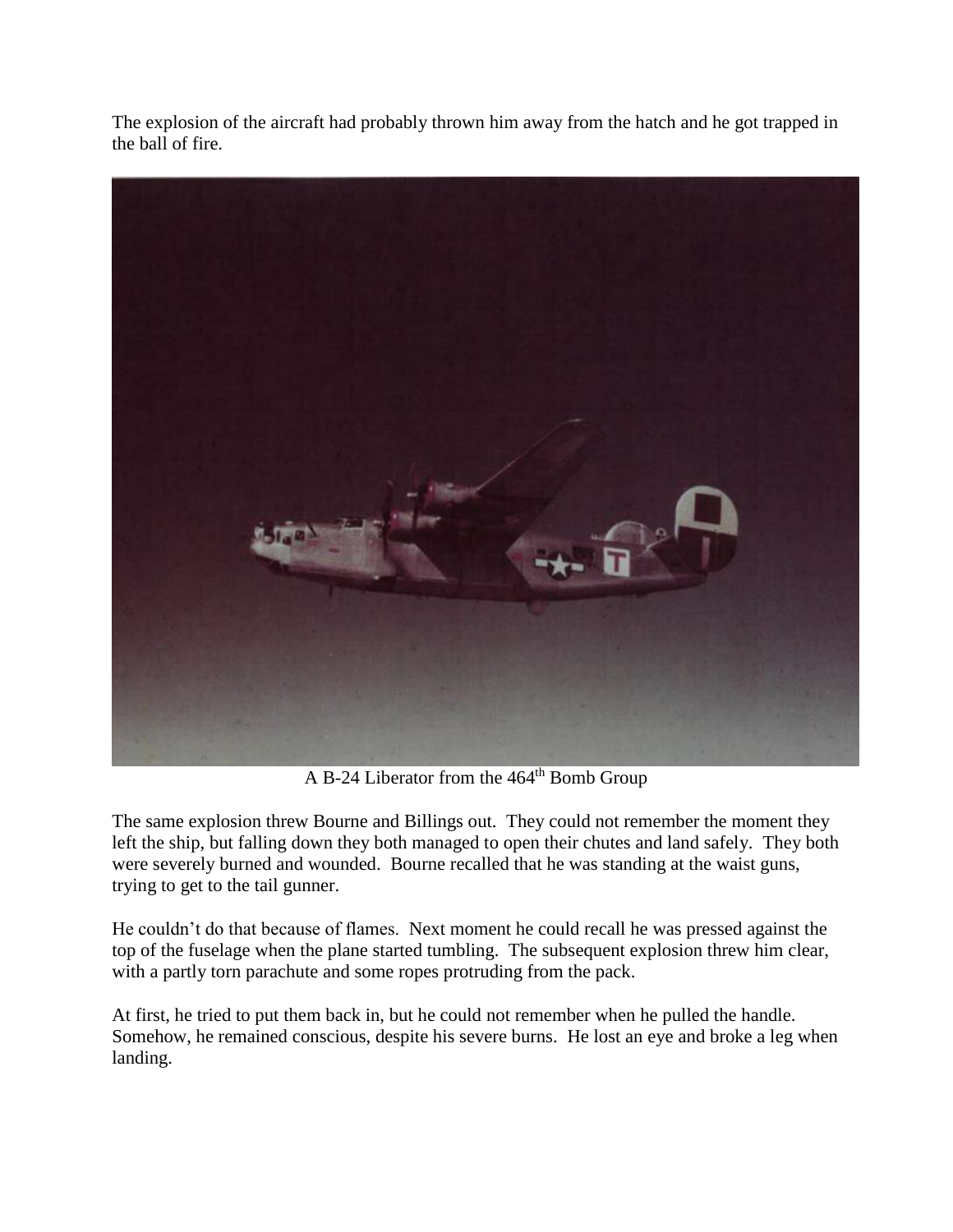Actually, he landed on the refinery they've bombed and was captured immediately. He spent a month in a hospital at Blechhammer. Right before the Soviet advance troops came, he was moved to the hospital in Bad Soden. He spent rest of the war on recovering from wounds and numerous skin transplants.

Flynn was trapped in the tail turret without a chute and had no chance to abandon the ship. Meanwhile, tragedy in the air continued…

…Flak over the target was heavy, intense and accurate. Smoke screen laid by Germans obstructed the target until some 40-50 seconds till bomb run. The deputy lead bombardier finally managed to see the synthetic fuel plant and, at 1227 bombs had been released. The formation failed to leave the target area as scheduled because the lead ship (Lokker) was shot down and the deputy lead received serious damage.

That plane was commanded by Fred Johnson with Tom Moore as co-pilot. After the bomb run, Johnson dropped off the formation, due to fracture of the fuel and hydraulic lines inside the bomb bay. After some hastily applied repairs, the *"Liberator"* slowly joined the formation. They made it to base, however landing gear had to be lowered manually.

The other wingman to Lokker's plane was Ernest Taft. His bomber was hit soon after the lead ship, went into a dive and exploded. No chutes were seen. However, Taft and his navigator managed to escape. According to Taft, their top turret gunner bailed out without a chute, he either forgot to put it on or chosen that instead of dying in flames.

During interrogation, Taft was told that his crew had been captured by civilians. He was told that his co-pilot bailed out too, but Taft never saw him again. German reports captured after the war revealed that a number of airmen were lynched by civilians. This could explain the fact that Taft never saw any other crewmembers besides the navigator and that the Germans presented him with some personal articles belonging to his mates.

Another B-24 in Lokker's formation was flown by Joseph Norman with his co-pilot Bob Wills. They flew directly behind the Lokker's plane. They flew through the ball of fire that remained from the lead ship and "collected" it's left main gear. With a tire still burning, it stuck to the nose of the Norman's plane.

His crew thought that their plane also got hit and started bailing out. Two of them actually got out before Norman regained control and assured the rest that he could still fly the bomber. In fact, they got hit and trailed thick smoke from two engines.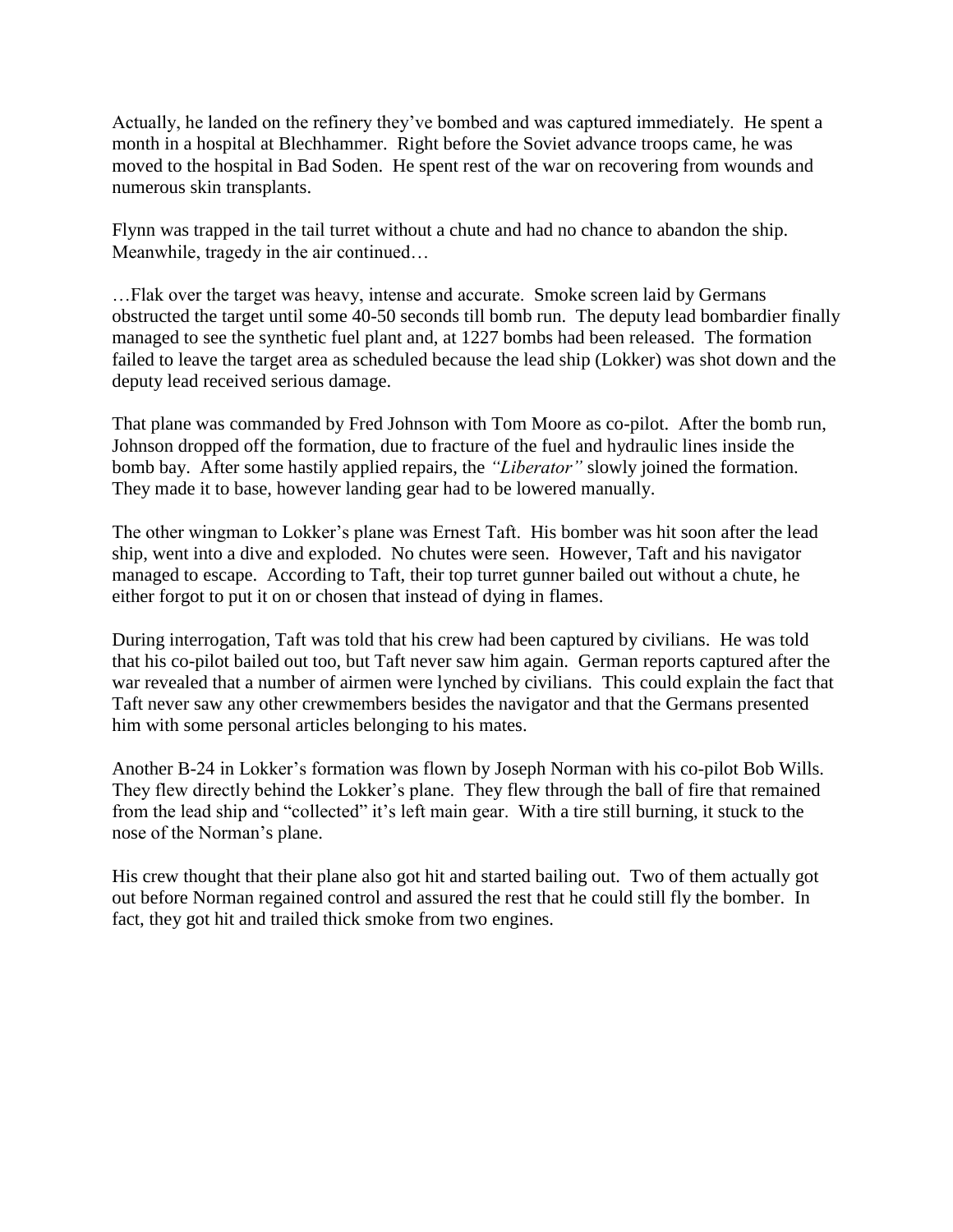

461st Bombardment Group B-24 Liberators, 1945

Norman called over the radio that he was heading towards the nearest safe territory. He made it to the Russian-held area and landed safely on the Mokre airfield near Zamość, Poland. They later returned to base.

Flak cut the steering cables in the plane leading the second squadron of the 465<sup>th</sup> BG and it could not make a turn after bomb run. Therefore, the entire squadron flew straight through the flak barrage. The unfortunate crew was led by Lubie Robinson.

Not only the plane was crippled, but the ball turret gunner was also severely wounded. Since steel cables in the bomb bay were no longer needed, the engineer with some help from other crewmembers used them to repair the steering cables. They regained control over the plane and made it back to the base in Pantanella.

Fortunately, the remainder of the 465<sup>th</sup> BG suffered no loses and left the target area as planned. They were joined by survivors from the first two squadrons. The outbound leg was relatively uneventful, in the same weather conditions. One more American plane failed to make it back and its crew bailed out. The 18 surviving B-24s landed at 1630.